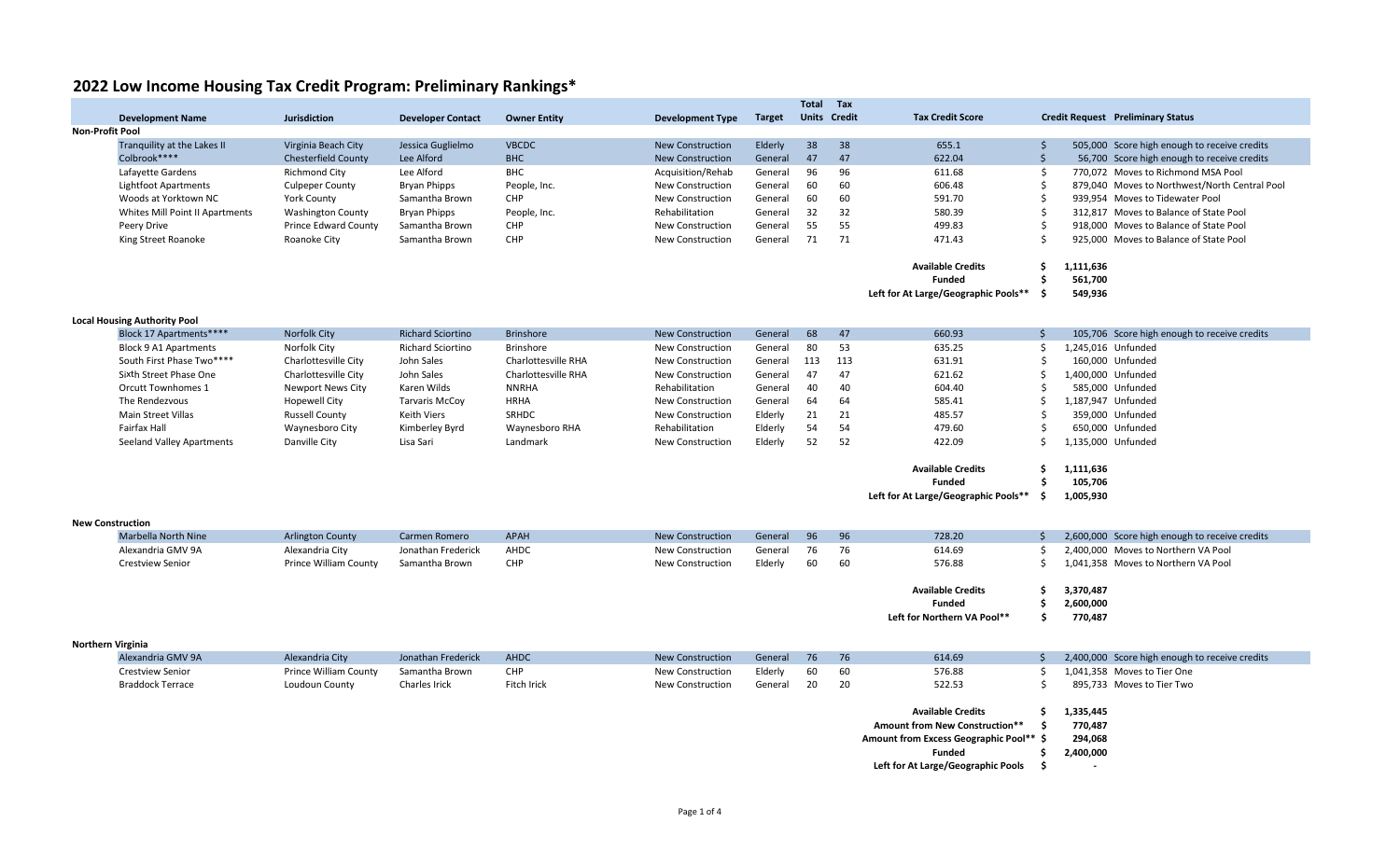## **2022 Low Income Housing Tax Credit Program: Preliminary Rankings\***

|                                   |                             |                        |                          |                     |                         |               | Total Tax |                     |                                      |         |                                              |
|-----------------------------------|-----------------------------|------------------------|--------------------------|---------------------|-------------------------|---------------|-----------|---------------------|--------------------------------------|---------|----------------------------------------------|
|                                   | <b>Development Name</b>     | Jurisdiction           | <b>Developer Contact</b> | <b>Owner Entity</b> | Development Type        | <b>Target</b> |           | <b>Units Credit</b> | <b>Tax Credit Score</b>              |         | <b>Credit Request</b> Preliminary Status     |
| Northwest / North Central VA Pool |                             |                        |                          |                     |                         |               |           |                     |                                      |         |                                              |
|                                   | Middlebrook Trace****       | <b>Staunton City</b>   | Thomas Taft, Sr.         | Taft-Mills          | <b>New Construction</b> | General       | 82        | 82                  | 668.83                               |         | 126,026 Score high enough to receive credits |
|                                   | Middlebrook Trace II        | <b>Staunton City</b>   | Thomas Taft, Sr.         | Taft-Mills          | <b>New Construction</b> | General       | 48        | - 48                | 631.30                               |         | 918.000 Moves to Tier One                    |
|                                   | <b>Lightfoot Apartments</b> | <b>Culpeper County</b> | Bryan Phipps             | People, Inc.        | <b>New Construction</b> | General       | 60        | 60                  | 606.48                               |         | 879.040 Moves to Tier Two                    |
|                                   | Simms Pointe                | Harrisonburg City      | <b>Gregory Mustric</b>   | Woda Cooper         | <b>New Construction</b> | General       | 40        | 40                  | 550.87                               |         | 1.082.000 Moves to Tier Two                  |
|                                   |                             |                        |                          |                     |                         |               |           |                     | <b>Available Credits</b>             | 681,803 |                                              |
|                                   |                             |                        |                          |                     |                         |               |           |                     | Funded                               | 126,026 |                                              |
|                                   |                             |                        |                          |                     |                         |               |           |                     | Left for At Large/Geographic Pools** | 555,777 |                                              |
|                                   |                             |                        |                          |                     |                         |               |           |                     |                                      |         |                                              |
|                                   |                             |                        |                          |                     |                         |               |           |                     |                                      |         |                                              |

### **Richmond MSA Pool**

| 700 West 44                    | <b>Richmond City</b>  | <b>Austin Pittman</b> | Lawson             | <b>New Construction</b> | General    | 72 72 |      | 687.61 |  | 935,000 Score high enough to receive credits |
|--------------------------------|-----------------------|-----------------------|--------------------|-------------------------|------------|-------|------|--------|--|----------------------------------------------|
| Saint Elizabeth Apartments     | Richmond City         | Jason "Jay" Brown     | <b>CCC</b>         | New Construction        | General    | 56 56 |      | 661.55 |  | 949,500 Moves to Tier One                    |
| Carter Woods III               | <b>Henrico County</b> | Lee Alford            | <b>BHC</b>         | <b>New Construction</b> | <b>PWD</b> | 53    |      | 636.71 |  | 1,119,060 Moves to Tier Two                  |
| Lafayette Gardens              | Richmond City         | Lee Alford            | <b>BHC</b>         | Acquisition/Rehab       | General    | 96 96 |      | 611.68 |  | 770,072 Moves to Tier Two                    |
| <b>Belmont Green</b>           | Caroline County       | Jen Surber            | Surber Development | <b>New Construction</b> | General    | - 66  | - 66 | 560.42 |  | 1,018,018 Moves to Tier Two                  |
| <b>Birch Island Apartments</b> | Sussex County         | Adam Stockmaster      | TM Associates      | Acquisition/Rehab       | General    | - 48  |      | 528.27 |  | 530,000 Moves to Tier Two                    |

| <b>Available Credits</b>                | s  | 861.888                  |
|-----------------------------------------|----|--------------------------|
| Amount from Excess Geographic Pool** \$ |    | 73.112                   |
| <b>Funded</b>                           | s  | 935.000                  |
| Left for At Large/Geographic Pools**    | -S | $\overline{\phantom{0}}$ |

#### **Tidewater MSA Pool**

| Grande Oak III****                   | <b>York County</b>   | Jen Surber                | Surber Development   | <b>New Construction</b>   | Elderly | - 49 | 49   | 649.26 | 90,912 Score high enough to receive credits  |
|--------------------------------------|----------------------|---------------------------|----------------------|---------------------------|---------|------|------|--------|----------------------------------------------|
| <b>Blaine Landing Apartments****</b> | James City County    | <b>Richard Counselman</b> | S.L. Nusbaum         | <b>New Construction</b>   | General | 59   | 59   | 641.32 | 121,500 Score high enough to receive credits |
| <b>Gosnold II Apartments</b>         | Norfolk City         | Allison Bogdanovic        | VSH                  | <b>Mixed Construction</b> | General | 100  | -100 | 595.83 | 1,136,967 Moves to Tier One                  |
| Woods at Yorktown NC                 | York County          | Samantha Brown            | <b>CHP</b>           | New Construction          | General | - 60 | 60   | 591.7  | 939,954 Moves to Tier Two                    |
| Windsor Court II Apartments          | Isle of Wight County | Adam Stockmaster          | <b>TM Associates</b> | Acquisition/Rehab         | General | - 24 |      | 533.27 | 255,000 Moves to Tier Two                    |

| <b>Available Credits</b> | 1,259,854 |  |
|--------------------------|-----------|--|
| <b>Funded</b>            | 212,412   |  |

**Left for At Large/Geographic Pools\*\* 1,047,442 \$**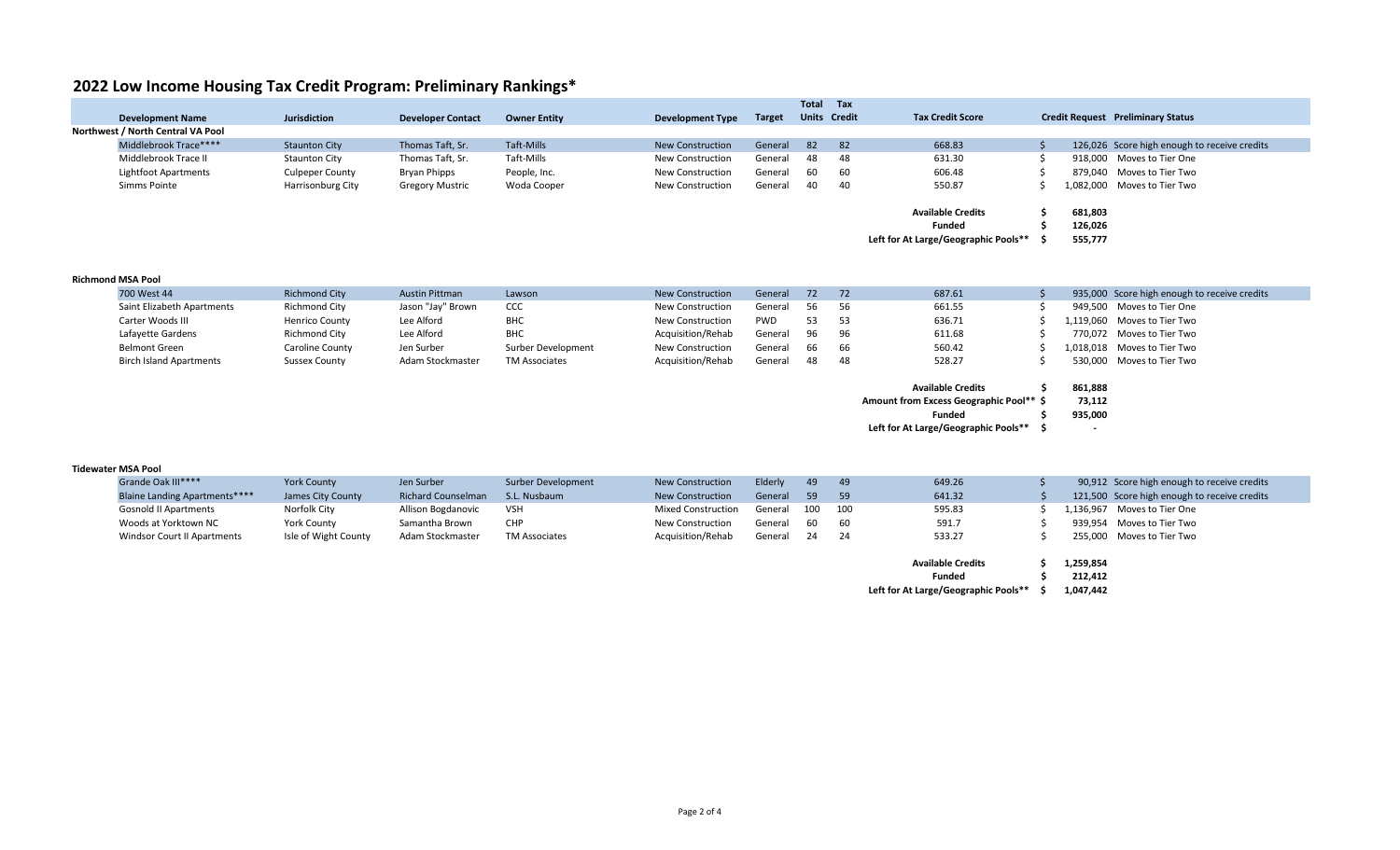| 2022 Low Income Housing Tax Credit Program: Preliminary Rankings* |  |  |
|-------------------------------------------------------------------|--|--|
|-------------------------------------------------------------------|--|--|

|                 |                                                 |                              |                          |                          |                           |               | Total | Tax                 |                                      |              |            |                                                |
|-----------------|-------------------------------------------------|------------------------------|--------------------------|--------------------------|---------------------------|---------------|-------|---------------------|--------------------------------------|--------------|------------|------------------------------------------------|
|                 | <b>Development Name</b>                         | <b>Jurisdiction</b>          | <b>Developer Contact</b> | <b>Owner Entity</b>      | Development Type          | <b>Target</b> |       | <b>Units Credit</b> | <b>Tax Credit Score</b>              |              |            | <b>Credit Request Preliminary Status</b>       |
|                 | <b>Balance of State Pool</b>                    |                              |                          |                          |                           |               |       |                     |                                      |              |            |                                                |
|                 | Legacy on Main                                  | <b>Montgomery County</b>     | Samantha Brown           | CHP                      | <b>New Construction</b>   | General       | 56    | 56                  | 584.98                               | Ŝ.           |            | 1,003,494 Score high enough to receive credits |
|                 | Whites Mill Point II Apartments                 | <b>Washington County</b>     | <b>Bryan Phipps</b>      | People, Inc.             | Rehabilitation            | General       | 32    | 32                  | 580.39                               | Ŝ.           |            | 312,817 Moves to Tier One                      |
|                 | Smith Ridge Commons                             | Roanoke County               | <b>Austin Pittman</b>    | Lawson                   | <b>New Construction</b>   | General       | 72    | 72                  | 575.56                               | Ŝ.           | 1,160,000  | Moves to Tier Two                              |
|                 | <b>Spencer Pointe</b>                           | Lynchburg City               | <b>Gregory Mustric</b>   | Woda Cooper              | <b>New Construction</b>   | General       | 50    | 50                  | 535.4                                |              | 1,189,967  | Moves to Tier Two                              |
|                 | <b>Deerfield Apartments</b>                     | Nottoway County              | Adam Stockmaster         | <b>TM Associates</b>     | Acquisition/Rehab         | Elderly       | 39    | 39                  | 528.82                               |              | 395,000    | Moves to Tier Two                              |
|                 | Northwood Village Apartments                    | Emporia City                 | PJ Hornik                | Southport Development    | Acquisition/Rehab         | General       | 72    | 72                  | 525.53                               | -Ś           | 560,000    | Moves to Tier Two                              |
|                 | <b>Rivermont School Apartments</b>              | Alleghany County             | Lisa Sari                | Landmark                 | <b>Mixed Construction</b> | General       | 49    | 49                  | 510.32                               |              | 980,000    | Moves to Tier Two                              |
|                 | Lawrenceville Manor Apartments                  | <b>Brunswick County</b>      | Adam Stockmaster         | <b>TM Associates</b>     | Acquisition/Rehab         | General       | 24    | 24                  | 502.9                                | -Ś           |            | 267,500 Moves to Tier Two                      |
|                 | Peery Drive                                     | <b>Prince Edward County</b>  | Samantha Brown           | <b>CHP</b>               | New Construction          | General       | 55    | 55                  | 499.83                               | Ś.           | 918,000    | Moves to Tier Two                              |
|                 | King Street Roanoke                             | Roanoke City                 | Samantha Brown           | CHP                      | New Construction          | General       | 71    | 71                  | 471.43                               | -\$          | 925,000    | Moves to Tier Two                              |
|                 | Amy Street Station                              | <b>Bristol City</b>          | Arthur Edwards, Jr.      | Severn Development Corp. | New Construction          | General       | 44    | 44                  | 469.15                               | -Ś           |            | 997,896 Moves to Tier Two                      |
|                 |                                                 |                              |                          |                          |                           |               |       |                     | <b>Available Credits</b>             | Ŝ.           | 1,048,643  |                                                |
|                 |                                                 |                              |                          |                          |                           |               |       |                     | <b>Funded</b>                        | Ŝ.           | 1,003,494  |                                                |
|                 |                                                 |                              |                          |                          |                           |               |       |                     | Left for At Large/Geographic Pools** | Ŝ.           | 45,149     |                                                |
|                 |                                                 |                              |                          |                          |                           |               |       |                     |                                      |              |            |                                                |
|                 | <b>Accessible Supportive Housing (ASH) Pool</b> |                              |                          |                          |                           |               |       |                     |                                      |              |            |                                                |
|                 | <b>JCOC 3H Housing</b>                          | Virginia Beach City          | <b>Todd Walker</b>       | <b>JCOC</b>              | <b>New Construction</b>   | General       | 38    | 38                  | 634.09                               | -\$          | 500,000    | Recommend funding from ASH pool                |
|                 | <b>Parkside Apartments</b>                      | <b>Culpeper County</b>       | <b>Tony Hooper</b>       | CHASS/CCDC               | <b>New Construction</b>   | General       | 37    | 37                  | 632.91                               | $\zeta$      | 725,000    | Recommend funding from ASH pool                |
|                 | Townhomes at Liberty Place                      | <b>Richmond City</b>         | <b>Gerald Burr</b>       | Canterbury               | <b>New Construction</b>   | <b>PWD</b>    | 40    | 40                  | 624.18                               | \$           | 946.000    | Recommend funding from ASH pool                |
|                 | Horner****                                      | <b>Chesterfield County</b>   | Lee Alford               | <b>BHC</b>               | <b>New Construction</b>   | General       | 49    | 49                  | 551.62                               | \$           | 82.743     | Recommend funding from ASH pool                |
|                 |                                                 |                              |                          |                          |                           |               |       |                     |                                      |              |            |                                                |
|                 |                                                 |                              |                          |                          |                           |               |       |                     | <b>Funded</b>                        | Ś.           | 2,253,743  |                                                |
| <b>Tier One</b> |                                                 |                              |                          |                          |                           |               |       |                     |                                      |              |            |                                                |
|                 | <b>Saint Elizabeth Apartments</b>               | <b>Richmond City</b>         | Jason "Jay" Brown        | <b>CCC</b>               | <b>New Construction</b>   | General       | 56    | 56                  | 641.55                               | \$           |            | 949,500 Score high enough to receive credits   |
|                 | Middlebrook Trace II                            | <b>Staunton City</b>         | Thomas Taft, Sr.         | Taft-Mills               | <b>New Construction</b>   | General       | 48    | 48                  | 611.30                               | $\zeta$      |            | 918,000 Score high enough to receive credits   |
|                 | Whites Mill Point II Apartments                 | <b>Washington County</b>     | <b>Bryan Phipps</b>      | People, Inc.             | Rehabilitation            | General       | 32    | 32                  | 580.39                               | $\mathsf{S}$ |            | 312,817 Score high enough to receive credits   |
|                 | <b>Gosnold II Apartments</b>                    | Norfolk City                 | Allison Bogdanovic       | <b>VSH</b>               | <b>Mixed Construction</b> | General       | 100   | 100                 | 575.83                               | Ŝ.           | 1,136,967  | Unfunded                                       |
|                 | <b>Crestview Senior</b>                         | <b>Prince William County</b> | Samantha Brown           | CHP                      | New Construction          | Elderly       | 60    | 60                  | 546.88                               | Ŝ.           |            | 1,041,358 Unfunded                             |
|                 |                                                 |                              |                          |                          |                           |               |       |                     |                                      |              |            |                                                |
|                 |                                                 |                              |                          |                          |                           |               |       |                     | <b>Available Credits</b>             | Ŝ.           | 2,837,054  |                                                |
|                 |                                                 |                              |                          |                          |                           |               |       |                     | <b>Funded</b>                        | \$.          | 2,180,317  |                                                |
|                 |                                                 |                              |                          |                          |                           |               |       |                     | Remaining                            | Ŝ.           | 656,737    |                                                |
|                 |                                                 |                              |                          |                          |                           |               |       |                     | <b>Total Available Credits</b>       | Ŝ.           | 13,035,135 |                                                |
|                 |                                                 |                              |                          |                          |                           |               |       |                     | <b>Total Funded</b>                  | \$           | 12,378,398 |                                                |
|                 |                                                 |                              |                          |                          |                           |               |       |                     |                                      |              |            |                                                |